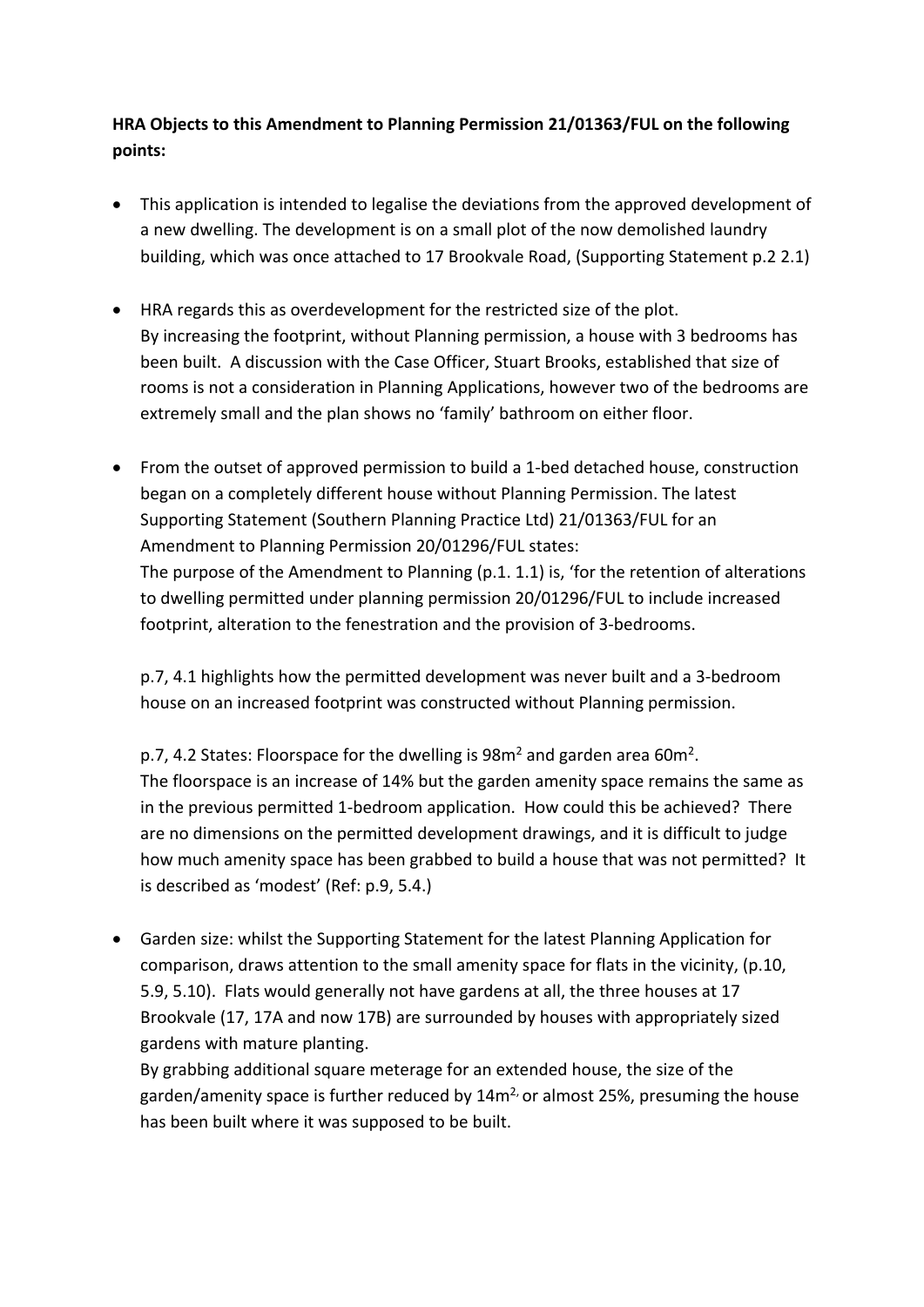- p.7, 4.5 Error. The address is not allowable for membership of Portswood Residents Gardens. This clause was added because the amenity space for a detached three-bed house is insufficient and was already marginal for the one-bed house that was permitted.
- The Planning Approval signed off by for the 1-bedhouse, by Paul Barton, Interim Head of Planning & Economic Development, Condition 14 sates:

#### 14.Approved Plans

The development hereby permitted shall be carried out in accordance with the approved plans listed in the schedule attached below, unless otherwise agreed in writing with the Local Planning Authority.

Reason: For the avoidance of doubt and in the interests of proper planning.

This condition has been breached and there has been no interest in *proper planning* by the developer.

• Finally, a large structure is in a construction phase at the narrowest point of the garden. This has a pitched roof and rises above the garden wall. The house is currently being advertised with Austen-Wyatt Letting Agents as a 3-bedroom let, available in mid-November 2021. The structure at the top of the garden is described as a summer house. Would such a structure require Planning permission? Even if a summer house falls under PDR, the amenity space has been further compromised by an additional out-of-scale unnecessary building.

HRA objects to this Planning Amendment Application and requests that a thorough review of the development is undertaken, including development history and that the decision is referred to Panel.

Barbara Claridge

HRA HonSec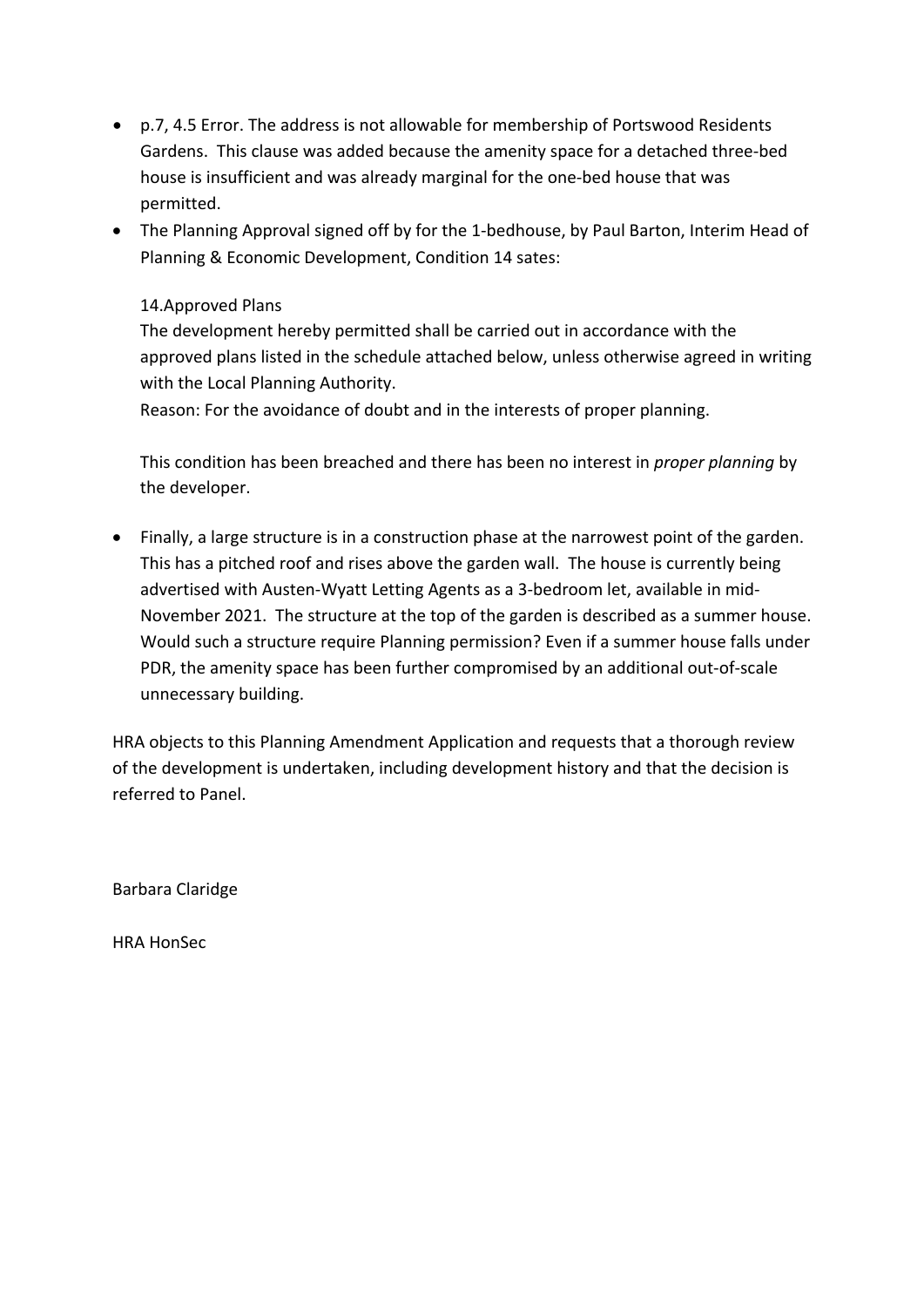# **Appendix – Planning History 17B Brookvale Road**

**21/01363/FUL | Demolition of existing laundry building and provision of new two storey 3-bedroom dwelling including provision of a new access onto Brookvale Road and associated parking, storage and amenity space (Amendment to planning permission ref 20/01296/FUL) | 17A Brookvale Road Southampton SO17 1PW**

This application is intended to legalise the deviations from the approved development of a new dwelling. The development is on a small plot of the now demolished laundry building, which was attached to 17 Brookvale Road, (Supporting Statement p.2 2.1)

The Supporting Statement (p.3 2.5) also outlines how the plot and parking area of the four bed-house (17A Brookvale Road) was divided to create the third plot to replace the laundry building. This plot is of irregular shape and decreases to a point at the end of its amenity space.

There have been three previous Planning Applications to convert the laundry into a dwelling: 20/00037/FUL and a resubmission of 20/00037/FUL were refused, 20/00581/FUL for a 1-bedroom dwelling was approved with 15 conditions.

A summary of the applications and outcomes follows:

## **20/00037/FUL Determination of Application - Refused**

### 01.Poor Living Conditions

The proposed sub-division of the plot to create a separate 1-bed dwelling with its own separate garden would be out of keeping with the spatial character of the area and would provide a poor living environment for the existing family dwelling house at 17A Brookvale Road given the lack of the private and useable garden space that would be retained for that property. The proposal is therefore contrary to policies SDP1(i) and H7 of the Local Plan Review (March 2015 amended) as supported by the relevant guidance set out in section 2.3, 4.4 of the Residential Design Guide SPD (September 2006), policy CS16 of the Core Strategy (March 2015 amended) and paragraphs 127 and 130 of the National Planning Policy Framework (2019).

02.Lack of Section 106 or unilateral undertaking to secure planning obligations. In the absence of either a scheme of works or a completed Section 106 legal agreement or unilateral undertaking to support the development the application fails to mitigate against its wider direct impact with regards to the additional pressure that further residential development will place upon the Special Protection Areas of the Solent Coastline. Failure to secure mitigation towards the 'Solent Disturbance Mitigation Project' in order to mitigate the adverse impact of new residential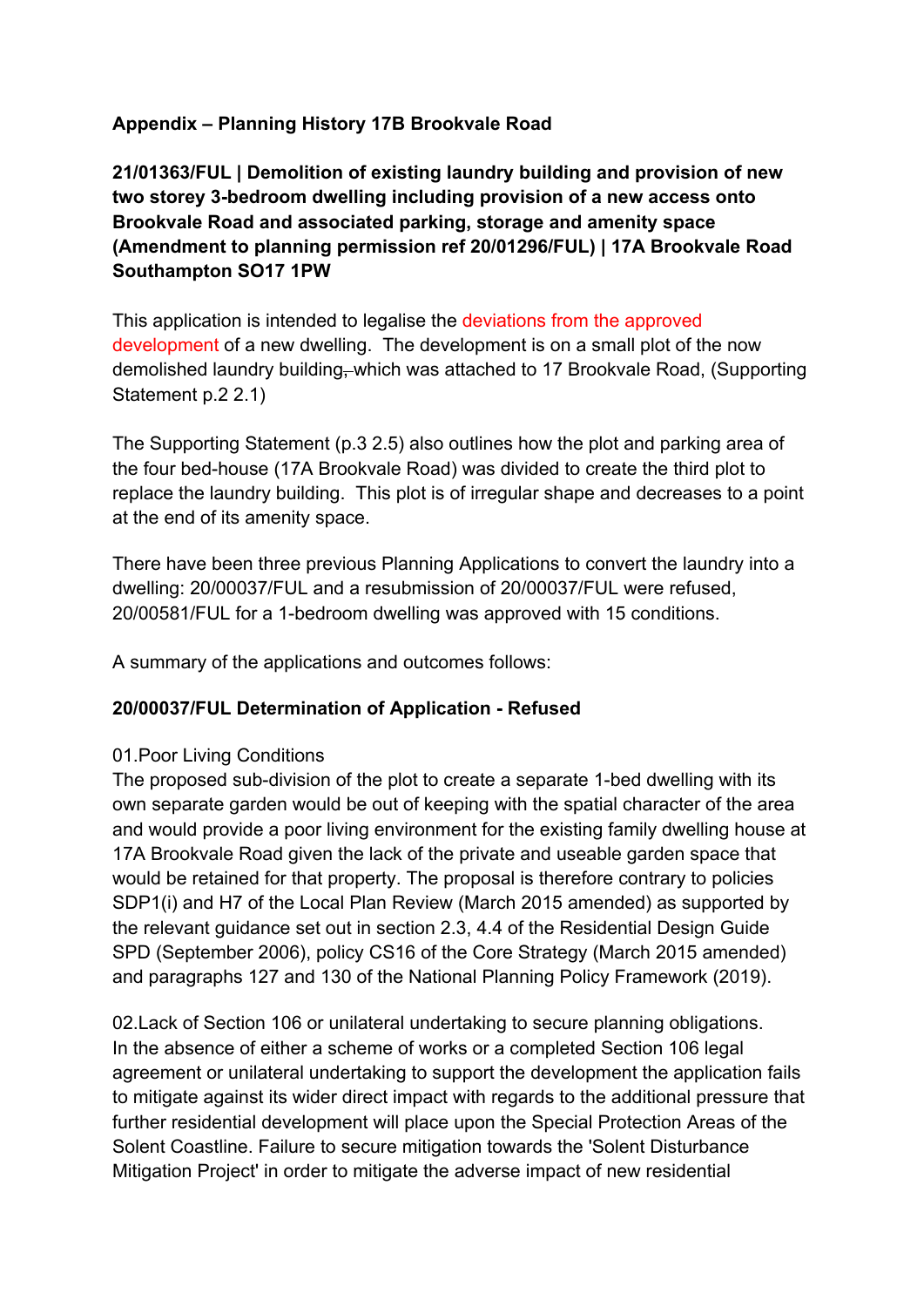development (within 5.6km of the Solent coastline) on internationally protected birds and habitat is contrary to Policy CS22 of the Council's adopted LDF Core Strategy as supported by the Habitats Regulations.

*Paul Barton Interim Head of Planning & Economic Development* 

## **Resubmission 20/00037/FUL Determination of Application - Refused**

## 01.Poor Living Conditions

The proposed sub-division of the plot to create a separate 1-bed dwelling with its own separate garden would be out of keeping with the spatial character of the area and would provide a poor living environment for the existing family dwelling house at 17A Brookvale Road given the lack of the private and useable garden space that would be retained for that property. Furthermore, the appearance of the unauthorised boundary treatment to be retained is harmful to the character and appearance of the street scene. The proposal is therefore contrary to policies SDP1(i), SDP7 and H7 of the Local Plan Review (March 2015 amended) as supported by the relevant guidance set out in section 2.3, 4.4, 3.11 of the Residential Design Guide SPD (September 2006), policy CS16 of the Core Strategy (March 2015 amended) and paragraphs 127 and 130 of the National Planning Policy Framework (2019).

02.Lack of information to assess impact on road safety

Without the submission of vehicle tracking diagrams it is unclear whether the revised layout of the parking area shown in the front garden of no. 17A would provide sufficient amount of space for turning a typical sized vehicle (5m long) so it can safely egress and ingress out of the existing access. These road safety concerns would be compounded by poor visibility of pedestrians using the adjacent footway given that drivers would have limited views to the rear whilst also concentrating on manoeuvring in the tight space. As such there is a lack of information submitted with the application to fully assess the impact to road safety to comply with the requirements of saved policy SDP1(i) of the Local Plan Review (March 2015 amended).

03.Lack of Section 106 or unilateral undertaking to secure planning obligations. In the absence of either a scheme of works or a completed Section 106 legal agreement or unilateral undertaking to support the development the application fails to mitigate against its wider direct impact with regards to the additional pressure that further residential development will place upon the Special Protection Areas of the Solent Coastline. Failure to secure mitigation towards the 'Solent Disturbance Mitigation Project' in order to mitigate the adverse impact of new residential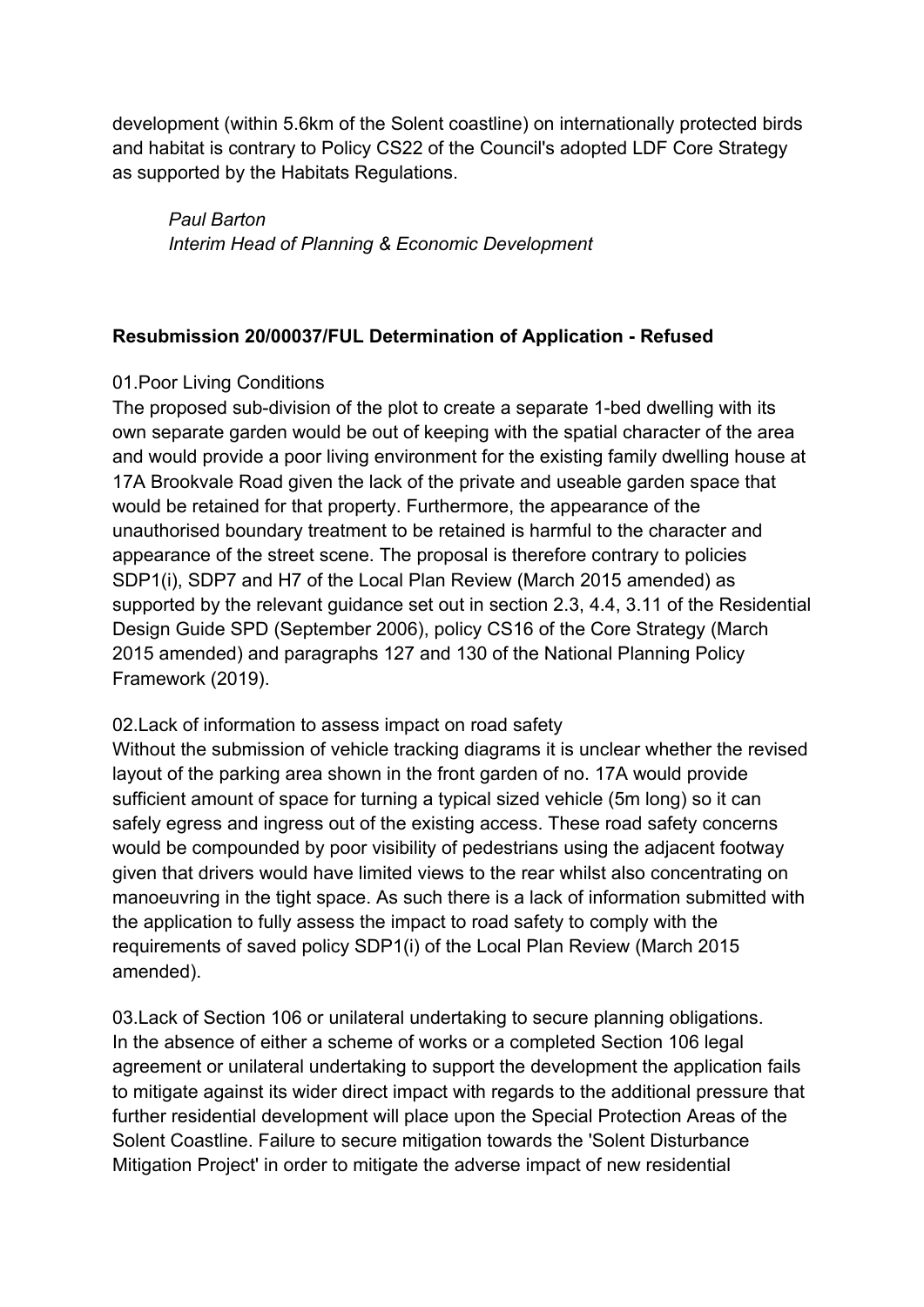development (within 5.6km of the Solent coastline) on internationally protected birds and habitat is contrary to Policy CS22 of the Council's adopted LDF Core Strategy as supported by the Habitats Regulations.

*Paul Barton Interim Head of Planning & Economic Development* 

By November 2020 a new Planning Application had been made: **20/00581/FUL Demolition of existing laundry building and provision of new two storey 1 bedroom dwelling including provision of a new access onto Brookvale oad and associated parking, storage and amenity space revisions to LPA** 

This application was Approved 23 December 2020 with **15 conditions**, the most significant of which in regard to the latest Planning Application Amendment are:

07.Landscaping (Pre-Occupation)

## 08.Amenity Space Access (Pre-Occupation)

Before the development hereby approved first comes into occupation, the external amenity space and pedestrian access to it for the existing dwelling at 17a Brookvale Road and the approved dwelling, shall be made available for use in accordance with the plans hereby approved. The amenity space and access to it shall be thereafter retained for the use of the dwellings.

Reason: To ensure the provision of adequate amenity space in association with the approved dwellings.

09.Parking (Pre-Occupation)

The parking and access shall be provided in accordance with the plans hereby approved before the development first comes into occupation and thereafter retained as approved.

12.Residential - Permitted Development Restriction (Performance Condition) Notwithstanding the provisions of the Town and Country Planning (General Permitted Development) Order 2015 or any Order amending, revoking or re-enacting that Order, no building or structures within Schedule 2, Part 1, Classes as listed below shall be erected or carried out to any dwelling house hereby permitted without the prior written consent of the Local Planning Authority:

Class A (enlargement of a dwelling house), including a garage or extensions, Class B (roof alteration),

Class C (other alteration to the roof),

Class F (hard surface area)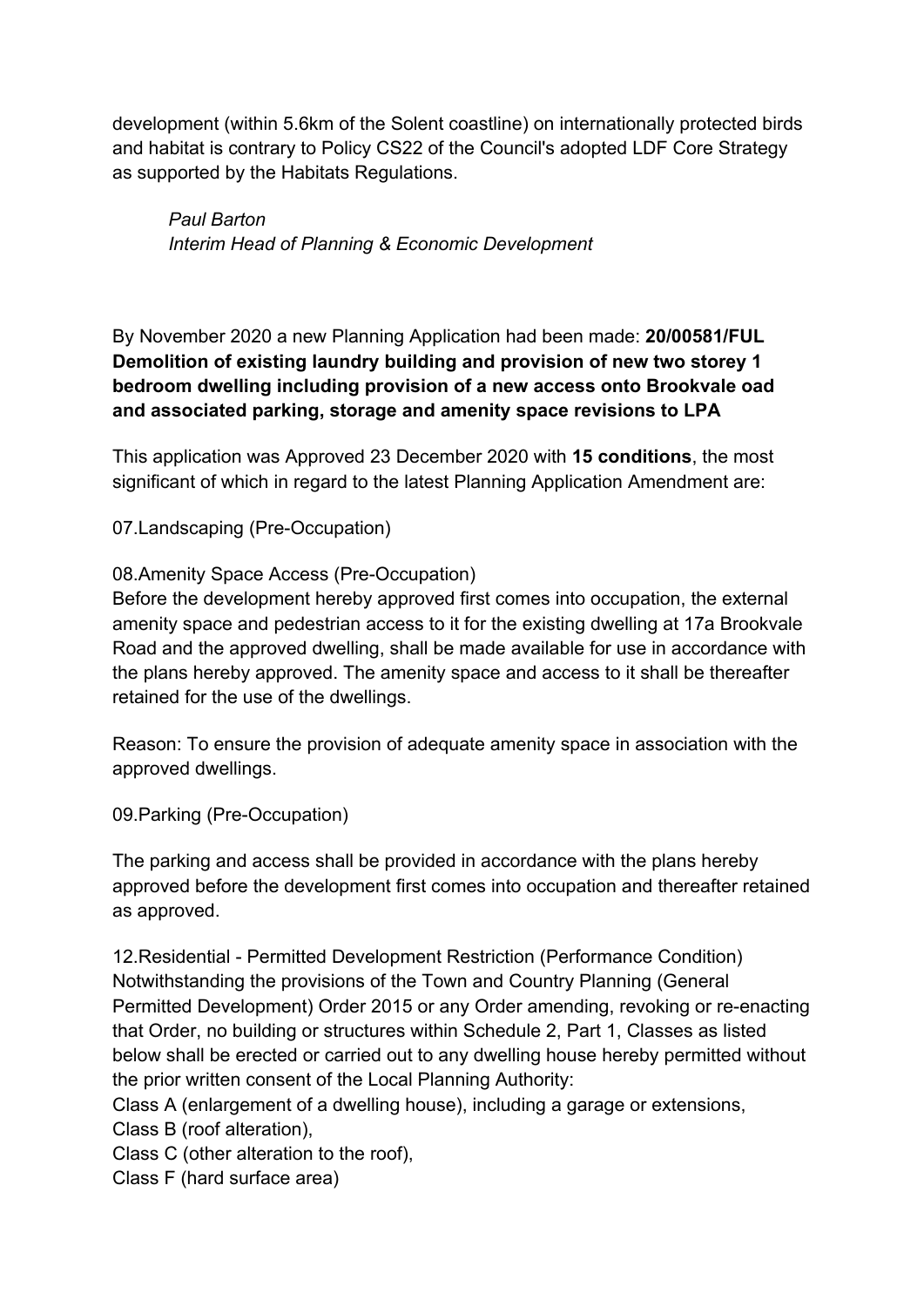Reason: In order that the Local Planning Authority may exercise further control in this locality given the specific circumstances of the application site and in the interests of the residential and visual amenities of the area.

### 13.Obscure Glazing (Performance Condition)

All windows in the rear elevation and the side facing windows serving the stairway and hall of the hereby approved development, shall be obscurely glazed and fixed shut up to a height of 1.7 metres from the internal floor level before the development is first occupied. The windows shall be thereafter retained in this manner.

### 14.Approved Plans

The development hereby permitted shall be carried out in accordance with the approved plans listed in the schedule attached below, unless otherwise agreed in writing with the Local Planning Authority.

Reason: For the avoidance of doubt and in the interests of proper planning.

*Paul Barton Interim Head of Planning & Economic Development* 

*23 December 2020*

The house, now with an extended floorspace and 3-bedrooms not one was almost complete by October 2021 when an Amendment to Planning Application was submitted. **21/01363/FUL Demolition of existing laundry building and provision of new two storey 3-bedroom dwelling including provision of a new access onto Brookvale Road and associated parking, storage and amenity space (Amendment to planning permission ref 20/01296/FUL).** 

In the supporting Statement for a demolition and replacement with a 1-bed dwelling the Supporting Statement claims (p.6.): The ratio of the footprint to plot area would not exceed 50% so would not represent a physical overdevelopment of the site.

Also p.11, 4.4 Floorspace for the one bed dwelling would be 84m<sup>2</sup> and garden area 60m2*.*

p.13, 5.4 The ratio of the footprint to plot area does not exceed 50% so would not represent a physical overdevelopment of the site.

Yet from the outset, construction began on a completely different house without Planning Permission and the latest Supporting Statement (Southern Planning Practice Ltd) 21/01363/FUL for an Amendment to Planning Permission 20/01296/FUL states: